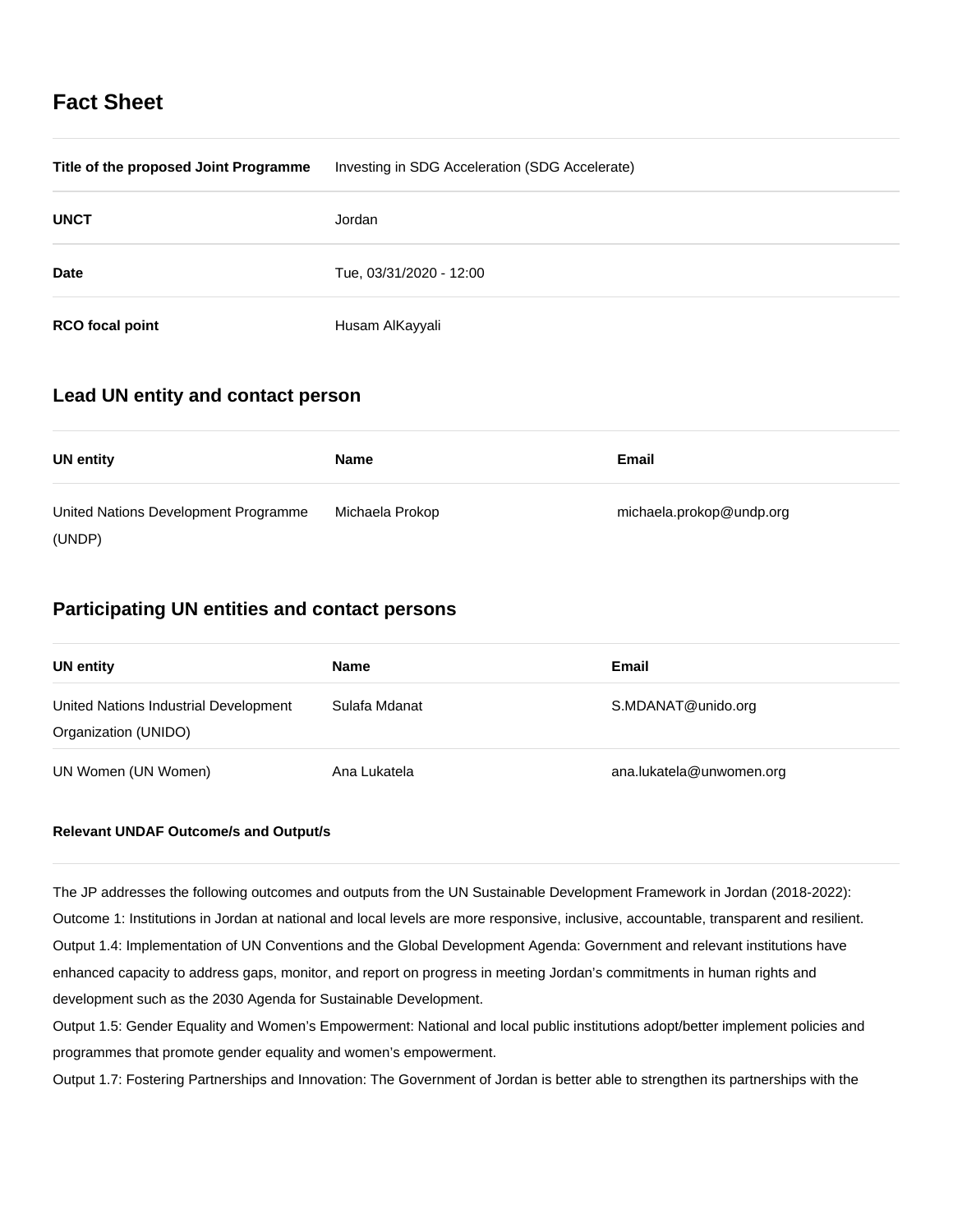private sector, civil society organizations, humanitarian actors, and bilateral partners towards national priorities and international development goals.

Outcome 3: Enhanced opportunities for inclusive engagement of all people living in Jordan within the social, economic, environmental, and political spheres.

Output 3.2: Strengthening Economic and Investment Opportunities: Vulnerable groups have increased access to decent work and livelihood opportunities.

Output 3.4: Strengthening Sustainable Environment Opportunities: More platforms and opportunities for engagement of people, especially vulnerable groups, on sustainable environment are created.

## **Relevant objective/s from national strategic document/s**

Jordan has prioritized the attraction of domestic as well as international private sector investment to meet its national SDG priorities. The Voluntary National Review submitted in 2017 notes the criticality of financing for development in light of the decline in domestic revenues and high public debt undermining progress towards the SDGs. The importance of improving the ecosystem for impact investment and of attracting impact financing to Jordan was highlighted in discussions following the high-level London Conference in February 2019 and a report commissioned by the Ministry of Planning and International Cooperation (MoPIC) on the potential for attracting impact investors to Jordan.

The Joint Programme (JP) seeks to catalyze financing for the following priority areas:

Accelerated Action on Climate Change. Jordan's commitments to addressing climate change include the Nationally Determined Contributions (NDC) of 2015 with a national target to lower greenhouse gas emissions by 14% by 2030, 12.5% conditional upon Jordan receiving international financing. The NDC estimates a financing requirement of USD 5.7 bn to address Jordan's mitigation actions. These estimates are currently being updated, in addition to a National Adaptation Plan currently being finalized.

Gender and Women's Economic Empowerment. On 8 March 2020 the Government of Jordan approved the National Women's Strategy 2020-2025. This strategy has four pillars and includes a standalone Gender Mainstreaming Policy. A costing exercise supported by UN Women and the Jordanian National Commission for Women (JNCW) is being developed, followed by a financing strategy. These two documents seek to ensure that all necessary actions for achieving gender equality and women's empowerment are planned for, aligned with sectoral and national budgets, financing gaps identified, and actions implemented. The identification of financing gaps will inform the JP.

Business competitiveness and investment readiness. Enhancing business competitiveness are key priorities articulated in the Government's Renaissance Plan, the 5-year Growth Matrix and other strategic documents. Stimulating economic growth through scaling Jordanian exports is one of the main priorities of the Ministry of Industry Trade and Supplies (MoIT). This includes reduce production costs through improvements in resource efficiency specifically energy and water, highlighted also in the Government's Green Growth Plan (currently being discussed).

## **SDG targets on which the progress will be accelerated (includes targets from a range of SDGs and development pillars)**

#### **Goal 1: End Poverty**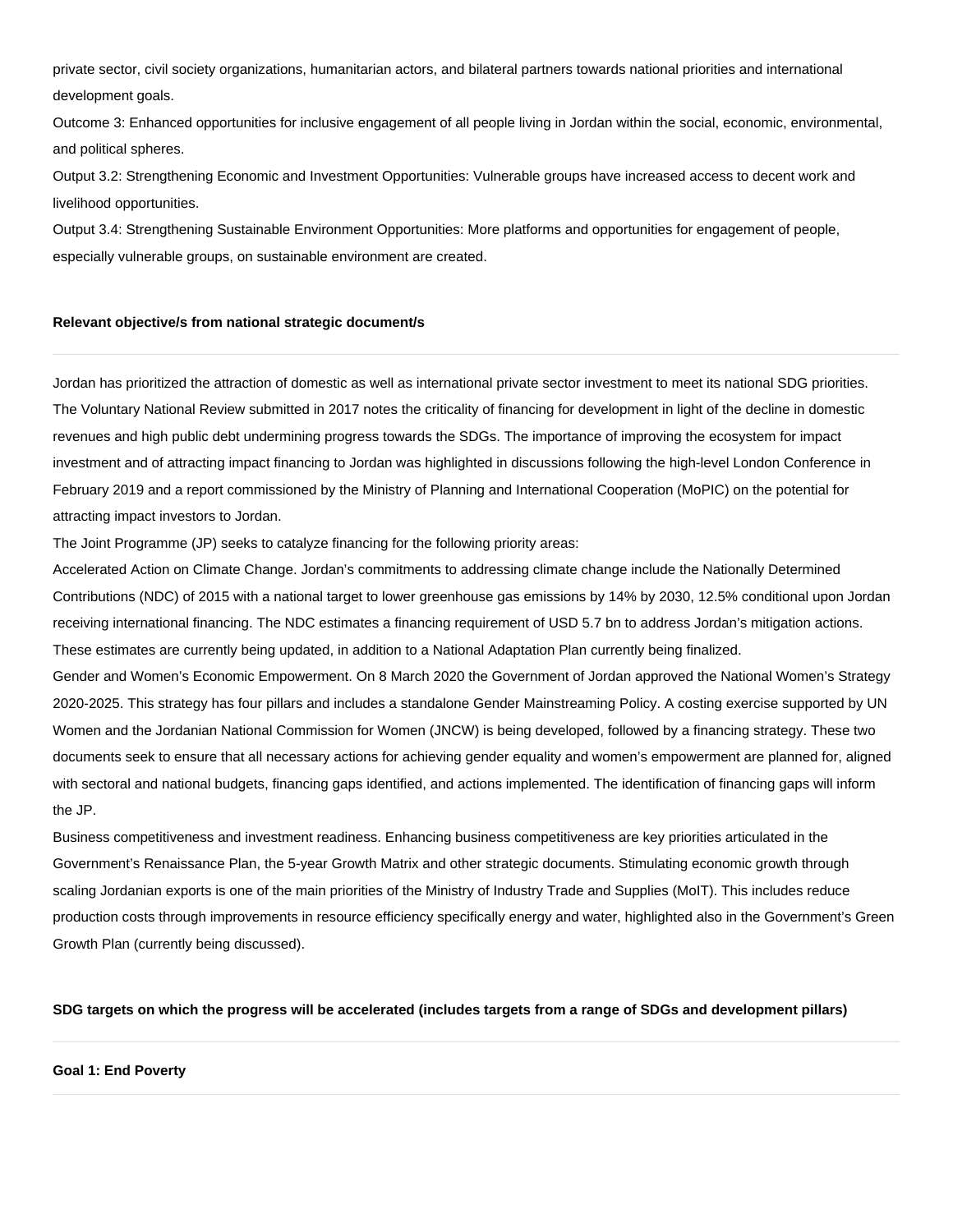| Goal 3: Good Health and Well-Being                     |                          |  |  |  |
|--------------------------------------------------------|--------------------------|--|--|--|
| <b>Goal 4: Quality Education</b>                       |                          |  |  |  |
| <b>Goal 5: Gender Equality</b>                         | 5.c                      |  |  |  |
| <b>Goal 6: Clean Water and Sanitation</b>              |                          |  |  |  |
| <b>Goal 7: Affordable and Clean Energy</b>             |                          |  |  |  |
| <b>Goal 8: Decent Work and Economic Growth</b>         | 8.2<br>8.4<br>8.5<br>8.6 |  |  |  |
| Goal 9: Industry, Innovation and Infrastructure        | 9.3<br>9.4               |  |  |  |
| <b>Goal 10: Reduced Inequalities</b>                   |                          |  |  |  |
| <b>Goal 11: Sustainable Cities and Communities</b>     |                          |  |  |  |
| <b>Goal 12: Responsible Production and Consumption</b> | 12.6                     |  |  |  |
| <b>Goal 13: Climate Action</b>                         |                          |  |  |  |
| Goal 14: Life Below Water                              |                          |  |  |  |
| Goal 15: Life On Land                                  |                          |  |  |  |
| Goal 16: Peace, Justice and Strong Institutions        |                          |  |  |  |
| Goal 17: Partnerships for the Goals                    | 17.3<br>17.17            |  |  |  |

# **Self-Assessment**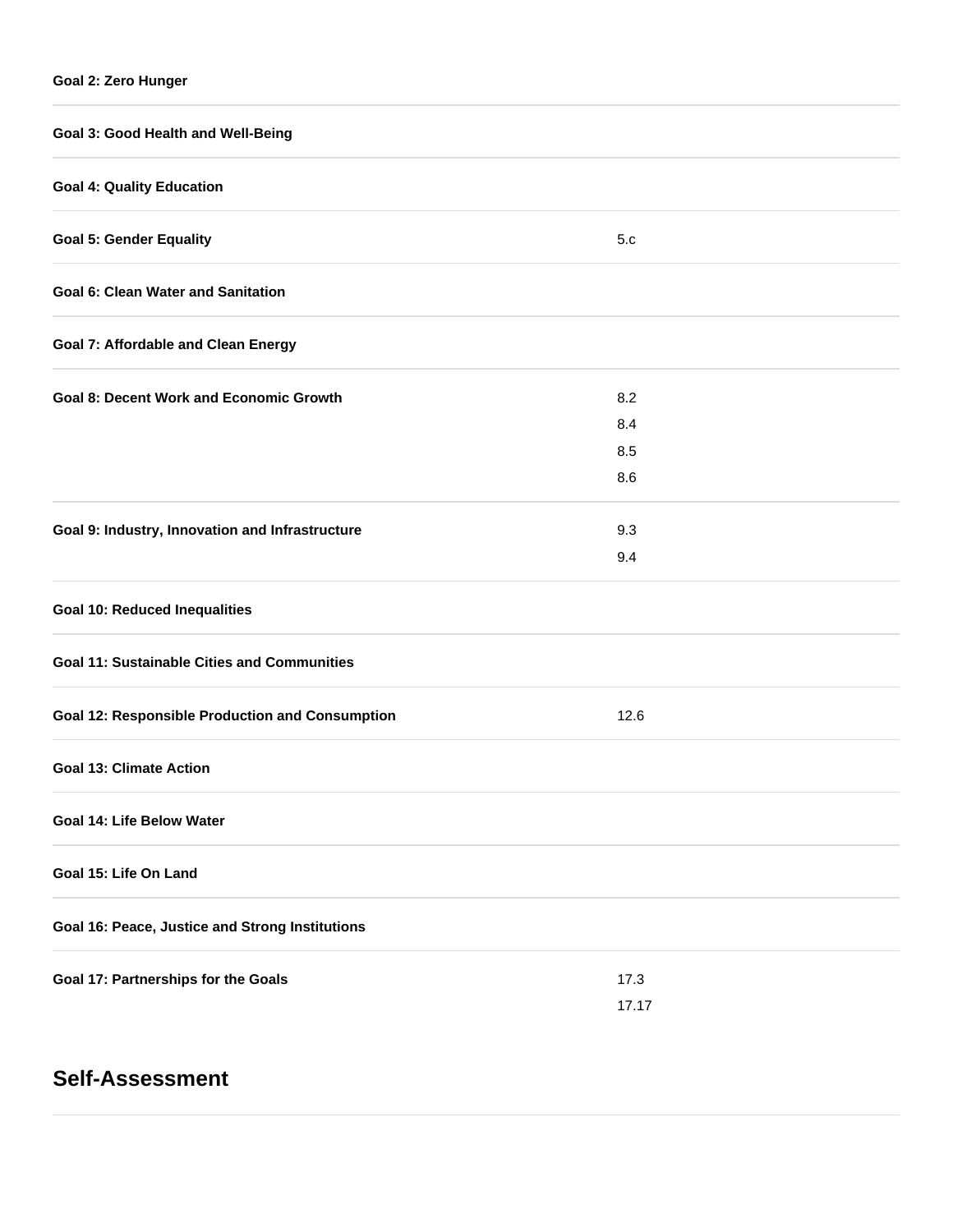| The proposal reflects the integrated nature of the SDGs                                                                                                                                                                                                                                                                                                                                                                        | Yes        |
|--------------------------------------------------------------------------------------------------------------------------------------------------------------------------------------------------------------------------------------------------------------------------------------------------------------------------------------------------------------------------------------------------------------------------------|------------|
| The proposal is based on an inter-agency approach (two or more UN entities<br>involved), with RC coordinating Joint Programme preparation and implementation                                                                                                                                                                                                                                                                   | Yes        |
| The proposed results are part of the UNDAF and aligned with national SDG<br>priorities                                                                                                                                                                                                                                                                                                                                         | Yes        |
| The proposed Joint Programme will be led by government and include key national Yes<br><b>stakeholders</b>                                                                                                                                                                                                                                                                                                                     |            |
| The proposal is based on country level consultations, as explained in the Concept Yes<br>note, and endorsed by the government (the letter of endorsement)                                                                                                                                                                                                                                                                      |            |
| The proposal is based on the standard template for Concept Notes, it is complete,<br>and it includes:                                                                                                                                                                                                                                                                                                                          | <b>Yes</b> |
| • Theory of Change demonstrating contribution to SDG acceleration and<br>transformation to implement the 2030 Agenda and awareness of relevant<br>financial policy efforts at regional or national level,<br>* Results-oriented partnerships, including a strategy to engage and partner<br>with IFIs/MDBs,<br>• "Quick wins" and substantive outcome-level results, and<br>• Initial risk assessment and mitigation measures. |            |
| The proposal is expected to leverage resources for the SDGs at scale                                                                                                                                                                                                                                                                                                                                                           | Yes        |

# **Proposal for Joint Programme**

## **1. Summary of the Joint Programme**

The socio-economic impact of COVID-19 in Jordan is expected to be massive, compounded by persistent regional instability, years of low growth and fiscal crisis. To meet its SDG priorities in the context of these challenges, Jordan needs to align existing investments to the SDGs and catalyze additional financing.

Investing in SDG Acceleration (SDG Accelerate) - a joint UN offering led by UNDP in partnership with UN Women and UNIDO - aims to accelerate progress towards the SDGs by mobilizing the private sector to align their business models and investments to the SDGs and to catalyze investment towards these.

Over the past two years, a joint UNCT SDG financing initiative, UNDP's flagship SDG Impact and UN Women's Women Empowerment Principles (WEP) initiative, tested many levers based on which we have identified key entry points. Joint activities, including those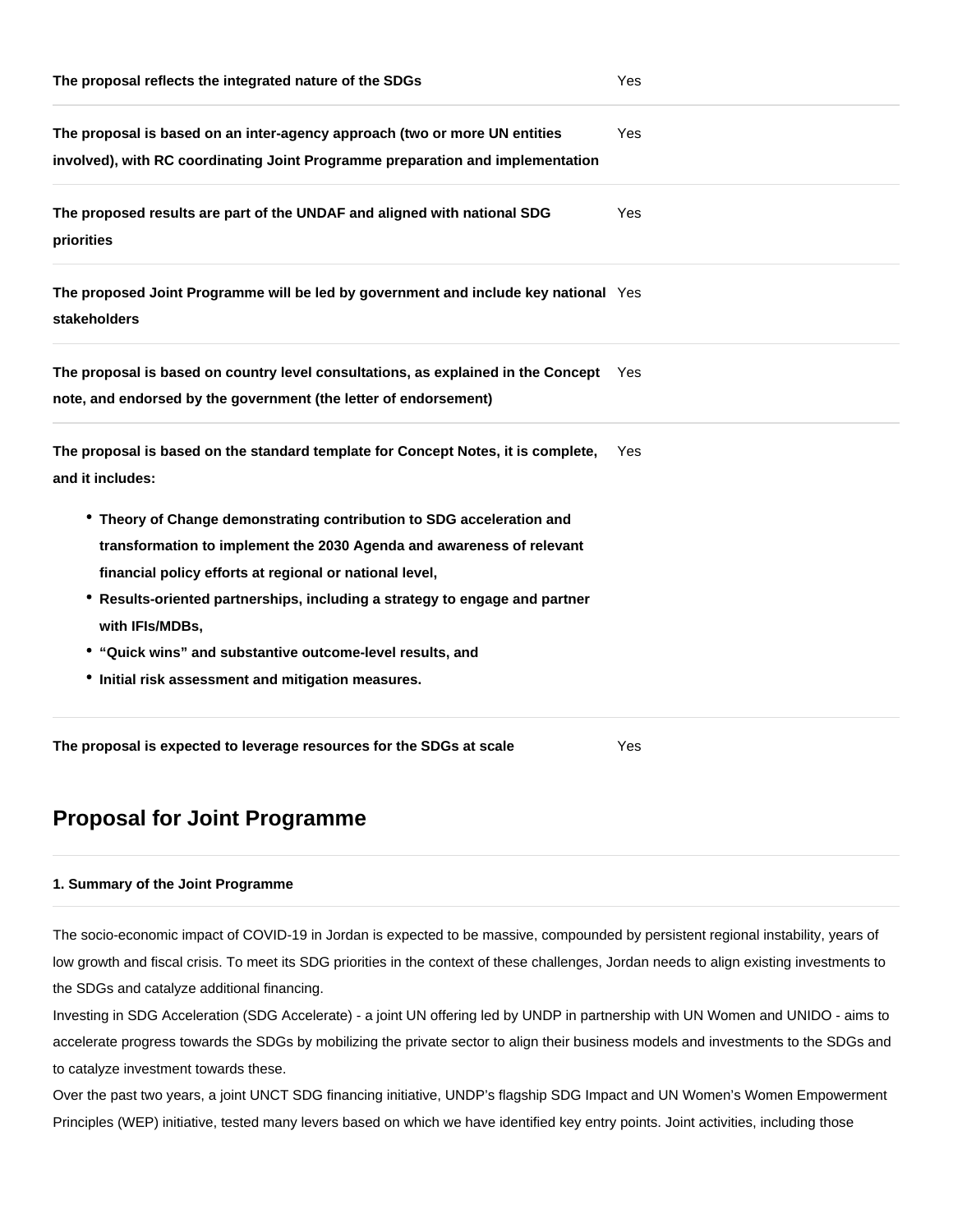proposed under Component I, are ensuring the foundations for an impact investment ecosystem are being strengthened, building the trust needed to open new channels of investment. As a result of our engagements, the first private sector led SDG aligned blended finance deal is being launched by 17 Ventures and SEAF. The JP will provide catalytic investment and technical assistance on Impact Measurement and Management (IMM) and the WEP to this fund.

The JP will build on this momentum, scale activities and partnerships and hit the ground running focusing on addressing the following challenges:

Creating a pipeline of SDG aligned investment opportunities: A major constraint facing impact investors is the lack of an investmentready pipeline, a challenge likely to increase with the impact of COVID-19 on SMEs, representing most businesses and job opportunities. The JP will support businesses with their competitiveness, resource efficiency, IMM and WEP. Increasing the number of funds and investors adopting an SDG lens and attracting impact investors to Jordan. To date only 2% of global impact investment reaches the MENA region (MoPIC, 2019) and few funds are being set up with an impact focus. The JP will support existing, and newly establishing funds to align with the SDGs and work towards attracting new investors. Multiplier effect through catalytic investments and partnerships. The JP will provide catalytic capital to two to three funds to diversify and scale impact. With the JP as an anchor investor, this will facilitate fundraising efforts of the investee funds. Furthermore, we will be testing different funding mechanisms via the varied financing products the funds offer.

#### **2. Thesis and theory of change of the Joint Programme**

Achieving the SDGs will require a greater role for the private sector and significant transformation in how economic growth is generated and business activities undertaken. In the context of low growth, fiscal crisis and the impact of COVID-19 on businesses in Jordan, it is essential to leverage public and private investments to attract additional funding to deliver on the SDGs.

Goal: The overall objective of the JP is to catalyze strategic investments to national SDG priorities.

The expected change of the JP results from developing a pipeline of SDG aligned investment opportunities for investors and funds (Outcome 1), increasing the number of existing funds adopting an SDG lens and attracting new impact investors to Jordan (Outcome 2) and catalyzing investments towards these businesses and funds (Outcome 3).

Outcome 1: Pipeline of SDG aligned investment opportunities for investors and funds developed

Many businesses in Jordan require support in investment readiness and in aligning their business processes and strategies to the SDGs. The JP will leverage SME support by other ecosystem players through partnerships with EBRD, IFC and other relevant players to allow for scaling, coverage of different industries and systemic change. Our support will scale UNIDO's successful flagship Resource Efficient and Cleaner Production (RECP) methodology to address widespread ineffective use of resources and lack of competitiveness (Output 1.1.) and roll out support on IMM and the WEP. Specific emphasis will be on supporting companies that are addressing the bottom of the pyramid and that can move the needle in terms of SDGs with a particular focus on gender and women's economic empowerment (Output 1.2.).

Outcome 2: Number of existing funds adopting SDG lens increased and attracting new impact investors to Jordan

Raising awareness of the SDG investment case is key to convert mainstream investors to impact investors. The JP will build local and regional capacity on impact investment (Output 2.1.) and develop Jordan's impact narrative to build momentum behind Jordan as a destination for impact investment, creating relationships with investors with the potential to invest in SDG aligned opportunities. In addition to developing a compelling impact investment narrative, the capacity of the Jordan Investment Commission (JIC) will be built to take an account management approach to target investors and investor convenings and roadshows organized (Output 2.2). Outcome 3: Investments leverage additional funding to deliver on SDGs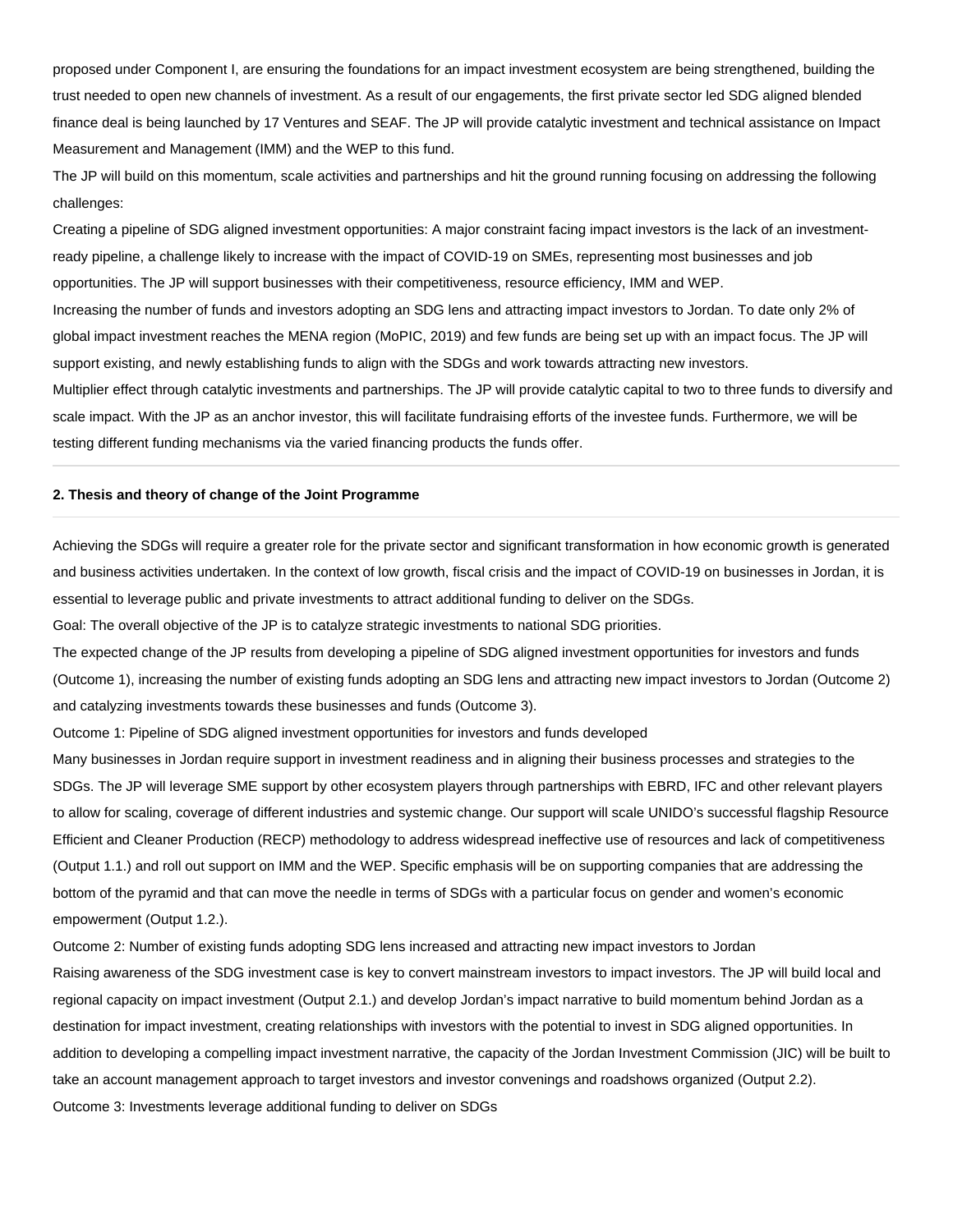Through providing catalytic investments into new private-sector led SDG aligned funds (Output 3.1) and supporting their IMM framework and capacity (Output 3.2), we will facilitate fundraising of several funds while scaling our impact and accelerating progress across a range of SDGs.

#### Main Assumptions:

? Government continues to improve policy framework and improvements to impact investment ecosystem (supported through ongoing initiatives of UNDP, UN Women in partnership with EBRD, IFC and others and activities under Component I). This includes government commitment to scaling up resource efficiency.

? SMEs introducing resource efficiency and business process improvements to align with the SDGs, IMM and WEPs will attract impact investors.

## **3. What are the expected results of the proposed Joint Programme?**

The JP focuses on the following results. These results underpin the UNSDF's vision (2018-2022) on strengthening partnerships and financing and on designing innovative, catalytic integrated development solutions.

Outcome 1: Pipeline of SDG aligned investment opportunities for investors and funds developed

Output 1.1. Capacity of Businesses to scale and multiply their impact strengthened

Capacity of businesses built through network of partners on investment readiness, resource efficiency (RECP methodology), business process alignment with SDGs and WEP. Target: 40 businesses supported including 15 on RECP.

Output 1.2 IMM capacity of businesses scaled

Capacity on IMM and WEP built through partnership with Social Value UK (SVUK). SVUK will also build local capacity through training of trainers (ToT) to ensure scale and sustainability. Priority for businesses receiving catalytic financing through funds we invest in under Outcome 3. Target number: 40 companies, 40 trainers (ToT).

Companies will report at beginning and end of JP: number of jobs created, number of women employed, number of refugees employed, resource efficiency improvements, investments raised.

Outcome 2: Number of existing funds adopting SDG lens increased and attracting new impact investors to Jordan

Output 2.1. Local and regional capacity built on impact investing

Capacity of new impact fund managers built in partnership with Beyond Capital's Ifada program (program by Endeavor and Silicon Badia (first Venture Capital firm in the Middle East)) and awareness raising on impact investing amongst existing funds in Jordan and the region and family offices through roundtable discussions and impact investing events (see Output 2.2). Target: at least 30 fund managers trained.

Output 2.2. Compelling impact investment narrative for Jordan developed

Jordan's impact narrative developed in partnership with key stakeholders including JIC, MoPIC, development partners and investors and capacity of JIC and others built to take an account management approach to target investors. Investor convenings organized (at least 3).

Outcome 3: Investments leverage additional funding to deliver on SDGs

Output 3.1. Catalytic investments into new SDG aligned funds

Catalytic financing to unleash additional financing towards the SDGs. Ticket sizes: USD 0.5 – 2 million per fund, with commitment not exceeding 10% of minimum commitments for fund. Minimum fund size JP will support: USD10 million, with maximum fund term of 12 years and fund investment period of no more than 5 years. Expected investment multiplier factor:4x

Output 3.2. Impact framework and IMM capacity of funds strengthened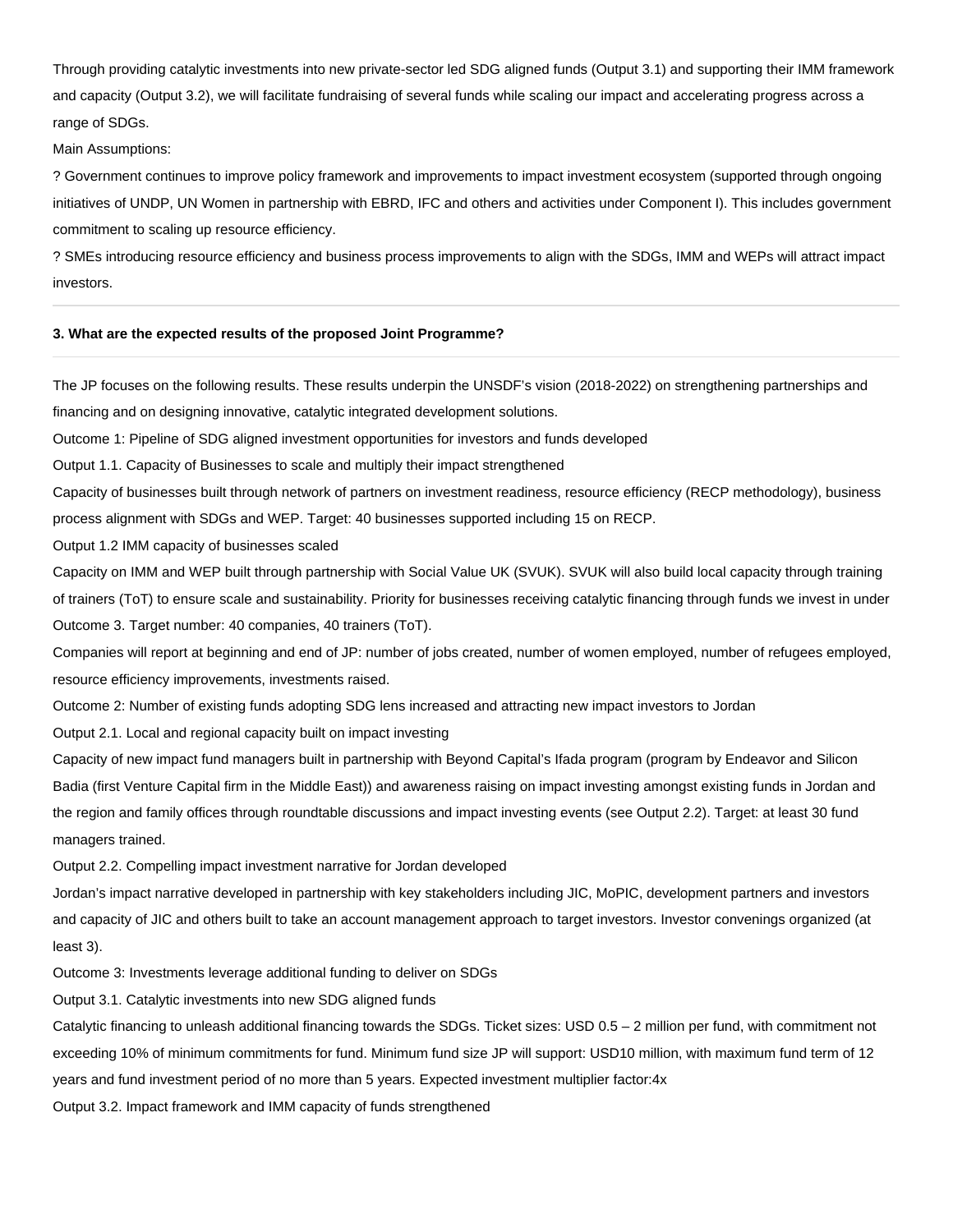## **4. Describe the innovative nature of the Joint Programme**

Attracting impact investors to a new market and new thematic areas. The MENA region currently attracts only 2% of total global impact investments (MoPIC 2019) with strong growth potential. FDI has remained low due to a challenging regional environment and structural impediments and is likely to be significantly affected by the impact of COVID-19. Investments into SDG priorities are largely ODA (grant/ concessional) financed with minimal private investments in gender, women's economic empowerment and climate change related priorities (with the exception of renewable energy). The JP's catalytic investments into these priorities represent a signaling effect to attract new investors.

At every step, the JP looks to build local capacity to scale and sustain results. This includes building the capacity of governmental (such as JIC) and semi-governmental entities, as well as building the capacity of local consultants and ToT who can provide support on RECP, IMM and WEP.

By supporting the establishment of multiple funds, we are diversifying risk, testing different instruments while scaling our impact. SDG Accelerate's investments and the credibility of the UN will help funds to fundraise and catalyze additional investments. Targeted funds include:

? The Jordan Growth and Impact Fund by SEAF and 17 Ventures, the first private sector led SDG aligned blended finance deal in Jordan. The fund has an SDG carry, additional points of carry of up to 10% for each SDG KPI that is achieved as independently verified. The fund has a strong gender focus and is female led (https://17-ventures.com/).

? AMAM Ventures, a Mezzanine gender lens fund that caters to businesses that are committed to diversity and equal opportunities and those who put conscious efforts to create impact and positive change (https://www.amamventures.com/)

? Ajyal Capital focusing on investing in early childhood education (http://www.ajyal.me/#page)

? Hassad Fund, an agri-tech accelerator, a key SDG priority for Jordan (www.hassad.io).

With our investments we will test different financing mechanisms and will share our learning with UN agencies, development partners, government and the investment community. We will support the scaling of private sector led blended finance instruments, an approach currently not commonly used in Jordan.

The JP will be developed and delivered with multiple key partners from government, development partners, in particular and the private sector. Part of the challenge in driving the impact agenda is a lack of unified language around impact and impact investing. This JP looks to bring everyone around the SDG framework.

## **5. Expected added value of the UN and the Joint SDG Fund**

The main value add of this JP is to strengthen the UN's position as a credible partner for the government, private sector and IFIs/DFI on financing for sustainable development. This is particularly important in the context of a middle-income country, the humanitariandevelopment nexus and in a country that is gearing up to mitigate the socio-economic impact of COVID-19 while facing severe fiscal challenges.

Several private funds are being set up in Jordan, currently in fundraising stage. Through catalytic investment and supportive TA, the JP's added value is to influence and direct the pipeline of funds towards solving for priority SDGs.

Without our catalytic investments, SDG aligned funds are likely to face challenges to attract investments in a frontier market like Jordan. Our investments and the UN's credibility will help funds fundraise.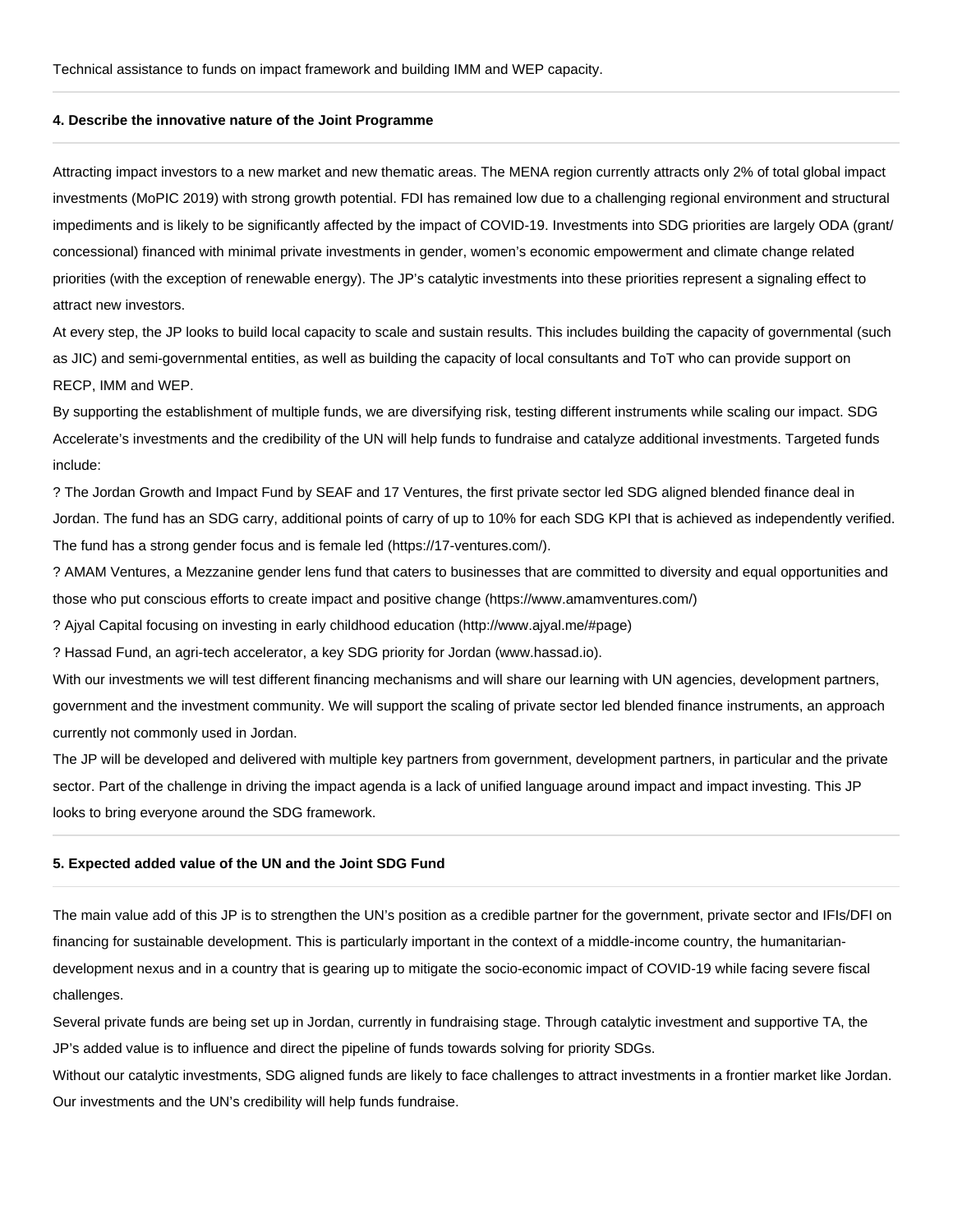Through rolling out IMM and WEP, we will avoid 'SDG washing' and ensure integrated approaches to investing – ensuring not only positive impact on SDGs but also avoiding negative impact on all other dimensions.

Our partnerships with key ecosystem players, particularly IFIs/DFIs allows us to leverage and scale our support. The UN in Jordan can draw on a strong national and sub-national network of partners from government, civil society, development partners and the private sector as well as its regional and global networks.

We will draw on ongoing activities supporting the ecosystem for impact investing as part of UNDP's SDG Impact initiative, UN Women's WEP initiative and the UNCT's sustainable financing initiative as well as UNIDO's track record on working with SMEs on resource efficiency and cleaner production, providing a strong business case for investing in sustainable and inclusive business processes. Improving the ecosystem for impact investment and positioning Jordan as a credible impact economy is also one of the main focus areas of our proposal for Component I.

### **6. Leadership and implementation of the Joint Programme**

The RCO will facilitate coordination amongst participating UN agencies and other stakeholders, ensure learnings are shared and timely monitoring, reporting and evaluation.

UNDP will act as lead agency for the JP building on its leading role in the UNCT financing for sustainable development initiative and SDG Impact. The JP will build on existing SDG Impact capacities and partnerships on IMM with SVUK, impact awareness and impact intelligence and draw on UNDP's extensive global network including UNDP's Business Call to Action and its Finance Hub. UN Women will leverage its expert knowledge and build on its partnerships with SSIF, private sector, the government and civil society to enhance the adoption of gender smart investing and IMM tools and facilitate investments aligned with SDG 5. UNIDO will leverage its local and global expertise and partnerships with the private sector through rolling out its RECP methodology to support businesses in production efficiency, environmental protection and social inclusion.

Other UN agencies will be brought in based on their respective sector expertise to support capacity building activities envisaged under the JP. The JP will source external capacity and partnerships to build internal UN and government capacity. External capacity will be required to develop our financial model and investment strategy.

Existing partnerships with EBRD, IFC will be leveraged through our TA through partnership approach. There is also an opportunity, building on ongoing discussions, to ensure greater alignment of IFI and DFI investments with the SDGs.

The JIC, the PPP Unit at the Prime Minister's Office and MoPIC will be our main partners on the Government side.

Development partners such as Canada, DFID and the EU will continue to support through co-financing and leveraging their own resources to catalyze SDG aligned investment.

Private sector is heavily engaged as recipient and contributor to all activities.

#### **7. Expected period of implementation**

The JP will adopt a flexible approach. At the time of writing the socio-economic implications of COVID-19 were not clear and adjustments to the scope and timelines may need to be made depending on how the crisis and the government response unfolds. Capacity building activities will be rolled out during the first two years. During this period the team will work on a partnership model and sustainable revenue base for TA delivery beyond the two years. Investment activities (Outcome 3) will span over a period of four years. Key Milestones:

Outcome 1: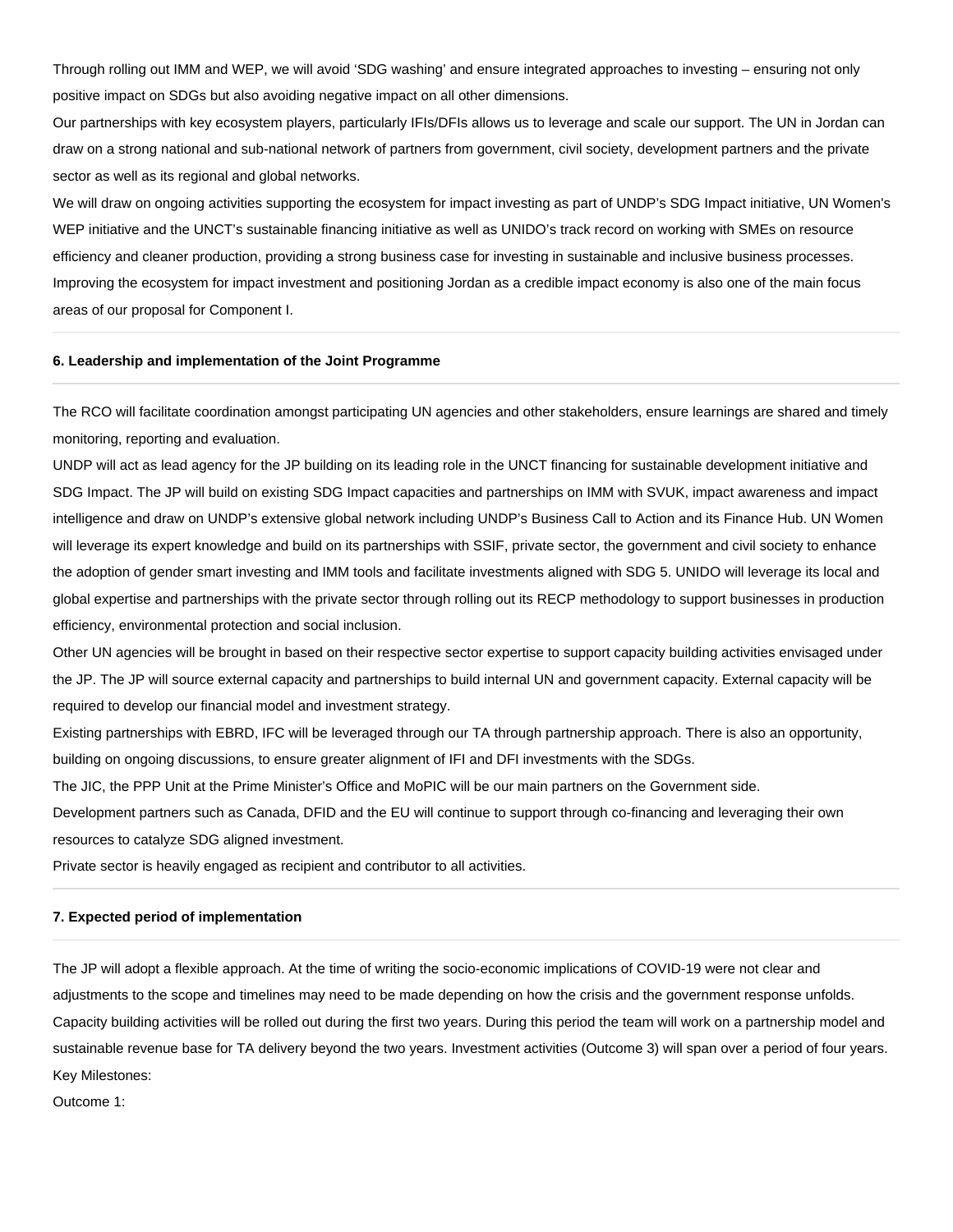Q1 2021: First IMM/ WEP and TOT program.

Q3 2021: First IMM business cohort trained (at least 20 SMEs). First batch of SMEs supported on RECP, investment readiness (minimum of 10 SMEs). This contributes to the implementation of the Green Growth Plan. Outcome 2: Q2 2021: Investment narrative developed and first investor convening organized to support Jordan in its efforts to stem decline in FDI

as a result of the impact of COVID-19. Q3 2021: First IMM training for investors. Q1 2022: First Ifada cohort for fund manager training Outcome 3: Q4 2021: First catalytic investment (at least 1 fund) Q4 2023: First fund close

## **8. Cost, co-funding, and co-financing of Joint Programme**

USD 10 million are requested from the Joint SDG fund. The total estimated costs are USD 12 million. For TA components we will seek to match contributions by the Joint SDG fund through co-financing by participating agencies and key partners such as EBRD, IFC and leveraging existing resources.

Our expected investment multiplier factor: 4x

Outcome 1 - Pipeline of SDG aligned investment opportunities

Output 1.1 Capacity of Businesses to scale

Capacity building activities through partnerships to ensure sustainability and scale. Scaling of UNIDO's RECP. UNIDO will leverage its

Switch Med program financed by the EU and explore other co-financing opportunities. Target: 40 companies including 20 on RECP.

Estimated total costs: 3,000,000; SDG Joint Fund: USD 1,800,000

Output 1.2. IMM capacity of businesses scaled

Face-to-face learnings during set modules, mentorship and support in between modules. Curriculum design and localization. At least 40 companies and 40 trainers (ToT program)

Estimated total costs: USD 800,000; SDG Joint Fund: USD 600,000

Outcome 2 - Number of existing funds adopting SDG lens increased and impact investors attracted

Output 2.1. Capacity on impact investing built

Researching potential investors/ funds in priority SDG sectors, organizing investor roundtables and related expenses; tailoring and roll out of IMM training for investors. Running of 2 cohorts of Ifada Fund Manager training for 30 prospect funds managers, cost related to adjusting their curriculum for impact investors.

Estimated total costs: USD 1,000,000; SDG Joint Fund: USD 700,000

Output 2.2. Impact investment narrative developed

Development of "Why Jordan" investment narrative and investor deck, research and reporting writing work, booklet production, design

and printing cost. Working level talks with investors and investor convenings. This program will be co-funded by DFID.

Estimated total costs: 800,000 (co-financed by UNDP SDG Impact/ DFID); SDG Joint Fund: USD 600,000

Outcome 3 - Investments leverage additional funding to deliver on SDGs

Output 3.1. Catalytic investments into new SDG aligned funds

Investment in funds, between USD 0.5 to 2 million will be invested in 2-3 funds.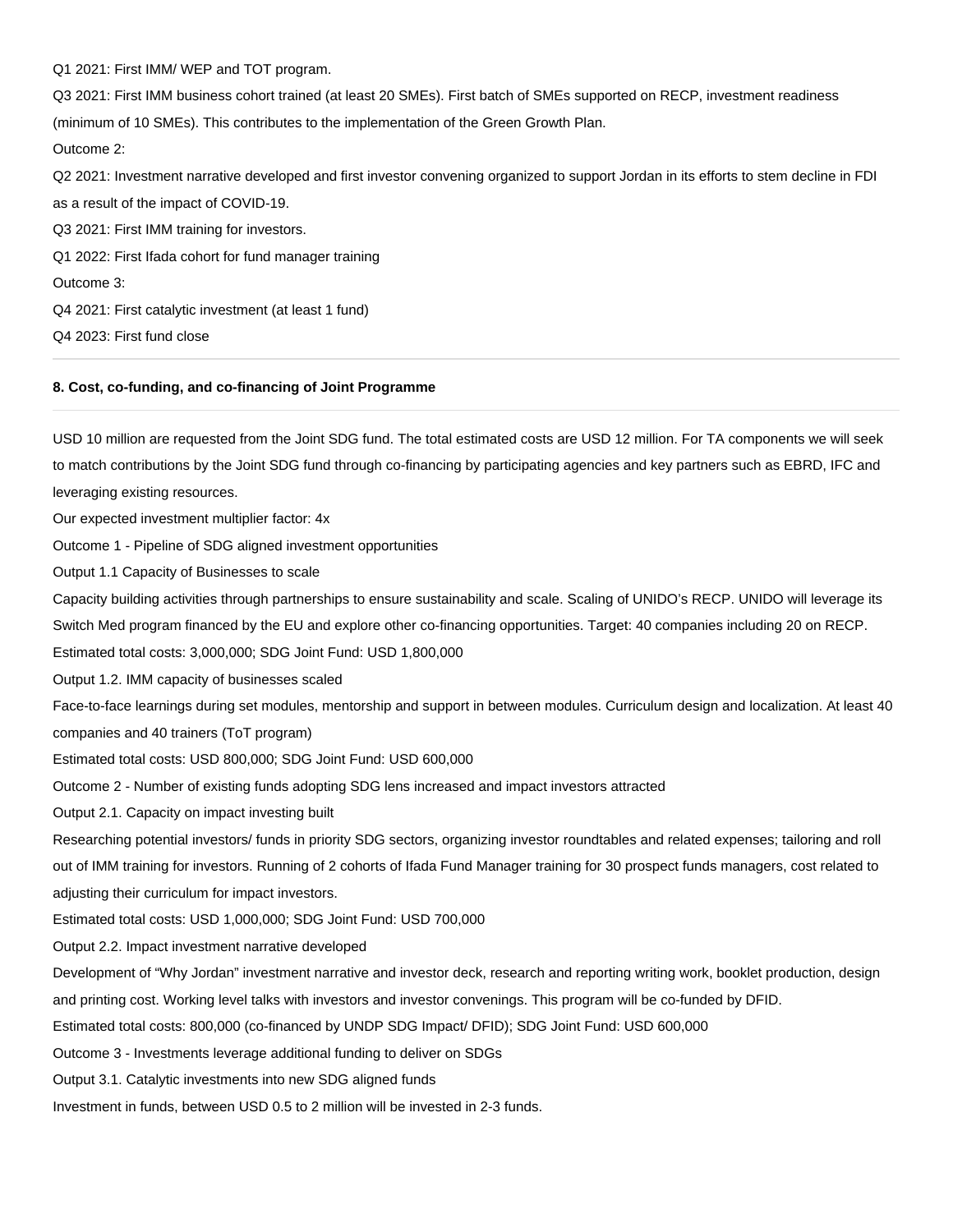Total investments (see section 11 for details); SDG Joint Fund: USD 5,000,000 Output 3.2. Impact framework and IMM capacity of funds strengthened Covers TA to be offered to both funds we invest in and other interested funds in building their IMM/WEP capacity. Estimated total costs: USD 300,000; SDG Joint Fund: USD 200,000 Other costs (to be funded by SDG Joint Fund): Communication: USD 200,000 M&E: USD 200,000 GMS (7%): USD 700,000

## **9. Risk assessment**

Risk 1: Growth slows significantly due to impact of COVID-19 affecting ability of SMEs to scale impact Risk level: 16; Likelihood: 4; Impact: 4

#### Mitigation measures:

? JP will support SMEs in partnership with ecosystem players. TA will focus on business process innovation including adaptation of business models to respond to COVID-19, scaling of RECP (leading to cost savings) ? JP will connect SDG aligned businesses with investors, SDG aligned funds to impact investors ? UNIDO will develop supportive policy framework by supporting integration of RECP into relevant policies

Risk 2: Investor interest in Jordan is affected by COVID-19 Risk level: 16; Likelihood: 4; Impact: 4

## Mitigation measures:

? JP will work with investors, government and development partners on impact investment narrative, support investor convenings to build trust in Jordan as an impact investment destination (linking to Component I) ? JP will engage with IFIs/DFIs and other partners to scale blended finance approaches ? JP will provide catalytic capital to SDG aligned funds to help them fundraise

Risk 3: Private sector shows limited interest in aligning to SDGs, particularly in context of economic crisis Risk level: 9; Likelihood: 3 Impact: 3

## Mitigation measures:

? Capacity building and outreach on business/ investment case of SDGs (building on SDG Impact, RECP interventions) ? Policy dialogue to improve impact investment ecosystem with government, development partners including introduction of incentives

Risk 4: Government no longer prioritizes improvements in impact investment ecosystem (as a result of impact of COVID-19) Risk level:9; Medium; Likelihood: 3 Impact: 3

Mitigation measures: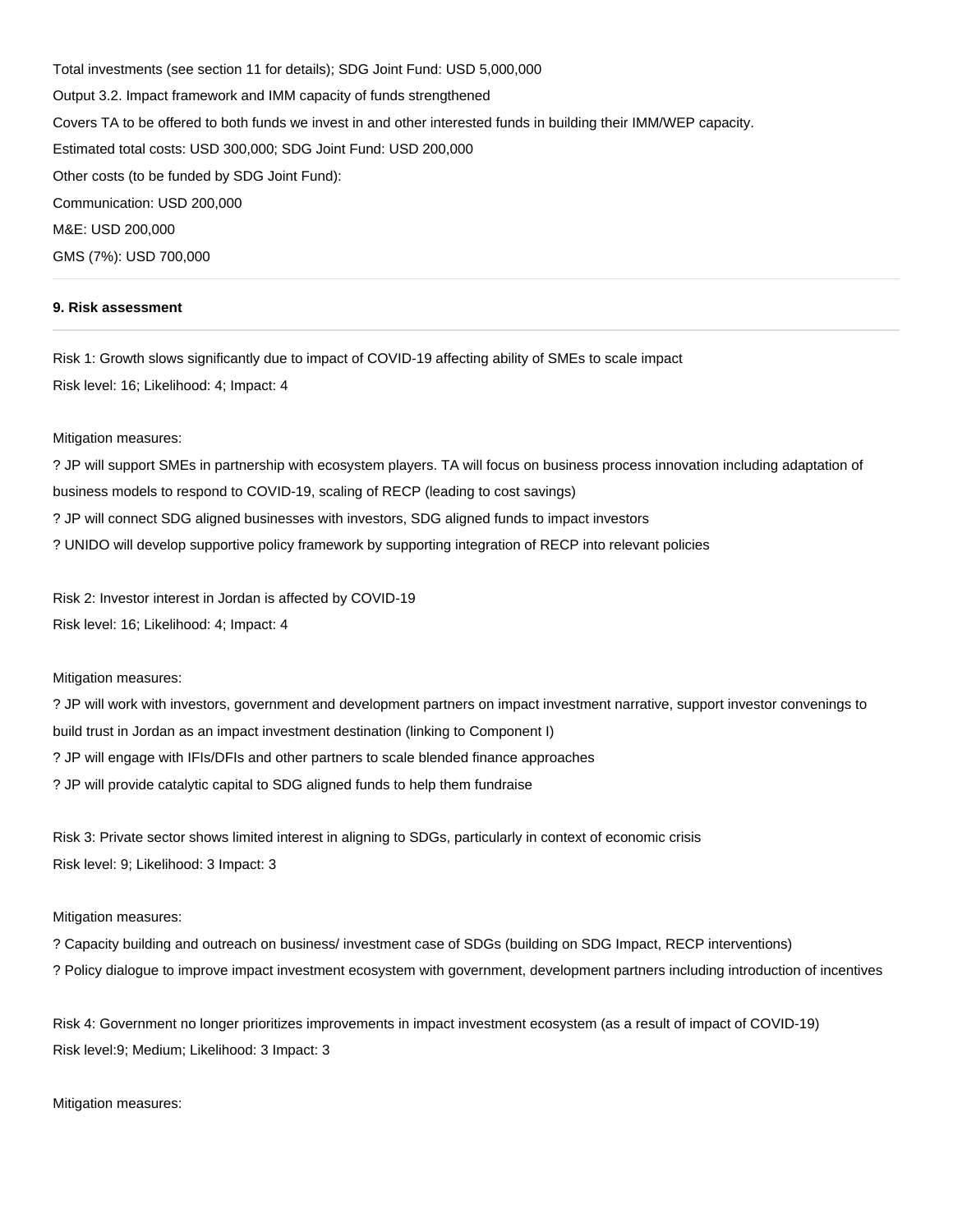? Continue public private dialogue on improving impact investment ecosystem with key players, IFIs/DFIs (to incentivize government reform measures)

? Build capacity on blended financing approaches (Component I and SDG Impact)

Risk 5: JP considered by stakeholders and general public as mission drift from original mandate of UN agencies affecting reputation Risk level: 4; Likelihood: 2; Impact: 2

## Mitigation measures:

? Communication efforts to demonstrate how JP catalyzes investments to accelerate SDGs implementation ? Activities will ensure impartiality towards selection of SDG aligned funds and businesses, through developing transparent selection criteria in consultation with national stakeholders

Risk 6: Lack of compliance by UN partner organizations and contractors results in reputational loss and fiduciary risks Risk level: 12; Likelihood:3; Impact:4

? Regular briefings on compliance with UN rules and procedures and monitoring and reporting by partners ? Diligent financial oversight of partner organizations and contractors

## **10. Convening the private sector and engaging IFIs/DFIs**

This JP builds on the partnerships with private sector and IFI/DFIs of SDG Impact Jordan, UN Women's collaboration with the IFC in projects related to enhancing women's engagement in the private sector using the WEPs, developing women's leadership, and professional skills, and enhancing women's professional networks. It also builds on UNIDO's private sector network in particular, its successful RECP programme.

SDG Impact has undertaken significant work to raise awareness in Jordan on the business case for SDGs and to initiate and develop the partnerships needed for SDG Accelerate. The proposed JP scales these partnerships through:

- TA through partnerships with key ecosystem players such as EBRD, IFC, GIZ, USAID, Ifada and others.

- Investor convenings and public private dialogue on the impact investment ecosystem engaging business associations, Chambers of Industry/ Commerce, the banking association and other private sector representatives.

- Providing a common impact framework for different ecosystem players around the SDGs.

The JP builds on activities under Component I of the SDG Joint Fund call. Component I includes support to the Jordan Securities Commission in partnership with EBRD and the UN Global Compact, the PPP Unit of the Prime Ministry in partnership with IFC and EBRD and SSIF.

## **11. Leverage and catalytic function**

The JP is designed to leverage our resources and those of our partners to catalyze additional resources through various mechanisms: Leveraging additional capital including private finance (Outcome 3). Our expected investment multiplier factor is at least 4x. Funds we are targeting include (a detailed list and investment strategy will be developed in the full proposal).

Jordan Growth and Impact Fund: Target size is USD 100 million. With our investment of up to USD 2 million we expect to catalyze up to